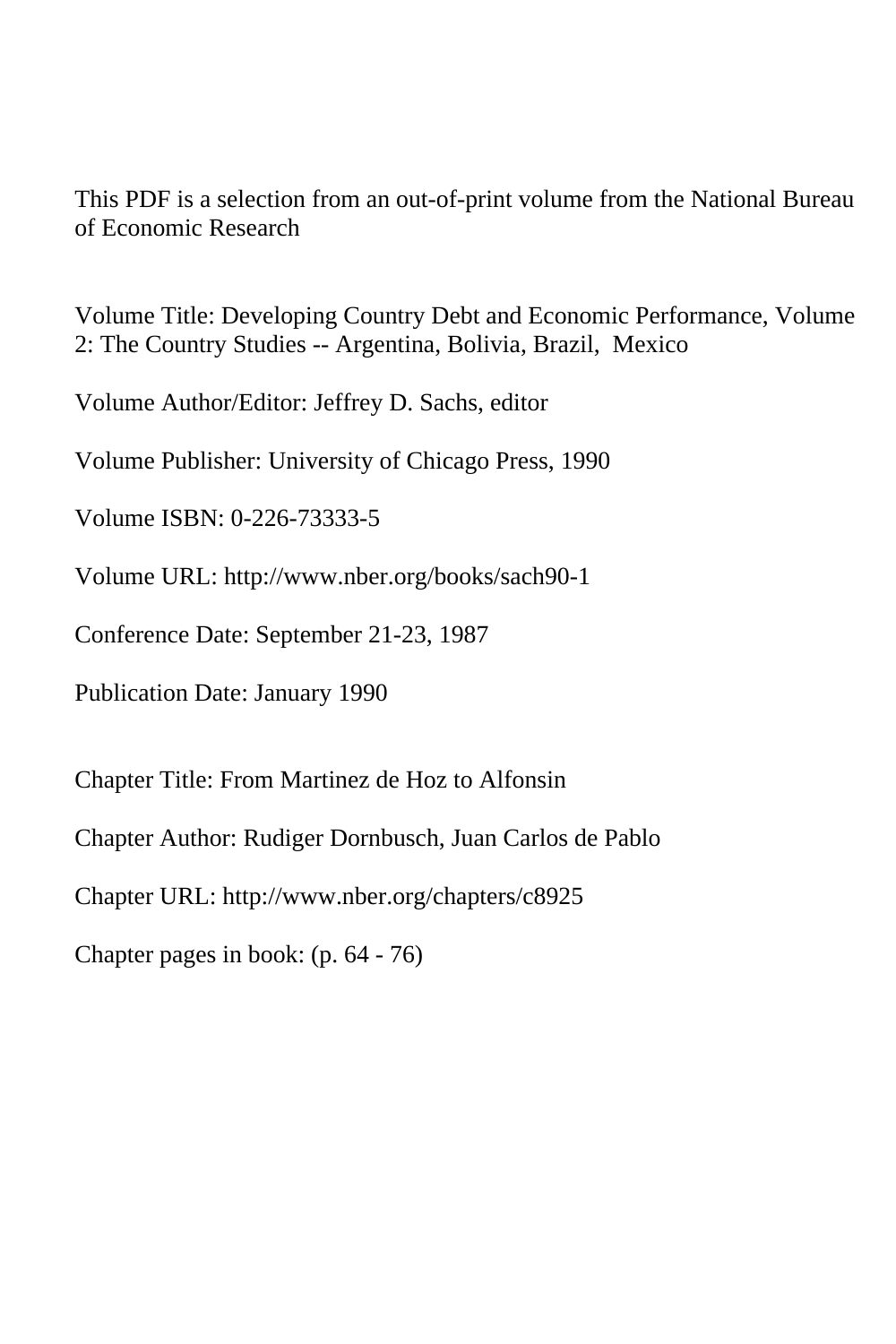# 3 From Martinez de Hoz to Alfonsin

In this chapter, we review the central phase of Argentine debt accumulation. Between 1976 and 1981, the gross external debt increased by \$27 billion. The debt/income ratio increased from less than 20 percent to nearly  $50$ percent. Near the end of the 1970s, the growth of debt was primarily the counterpart of capital flight. In the 1980s it resulted from the mechanics of debt accumulation-interest on debt rolled over (at high real interest rates) into an ever-growing indebtedness.

Table **3.1** lists the presidents and economics ministers of the various administrations in this period. Politically, these years can be divided into the Martinez de Hoz phase (1976-81), the transition from military to democratic regime, and the Alfonsin regime. In the Martinez de Hoz period, it is common to distinguish the years through January 1979 from the rest which are characterized by the administration of an exchange rate *tablita.* In the transition period, the main events are the Malvinas War and the great debt liquidation under Economics Minister J. M. Dagnino Pastore and Central Bank President Domingo Cavallo in August 1982. Finally, in the Alfonsin administration, three phases are apparent: an initial mismanagement under Economics Minister Grinspun, the Austral Plan, and the subsequent drift toward renewed inflation and loss of control. In this chapter we will discuss the period through the Austral Plan, and will highlight thc chicf macroeconomic events and their reflection in the external buildup of debt. We focus on the Martinez de Hoz period because **it** is central to the buildup of external debt via capital flight.

## **3.1 Martinez de Hoz**

When the military coup overthrew the Peronist regime in March 1976, the country was on the verge of hyperinflation. Consumer price inflation declined

| Table 3.1 | Presidents and Economics Ministers, 1976-88 |                           |                    |  |  |  |
|-----------|---------------------------------------------|---------------------------|--------------------|--|--|--|
| President | Period                                      | <b>Economics Minister</b> | Period             |  |  |  |
| Videla*   | $3/1976 - 3/1981$                           | Martinez de Hoz           | 3/1976 - 3/1981    |  |  |  |
| Viola*    | $3/1981 - 12/1981$                          | Sigaut                    | $3/1981 - 12/1981$ |  |  |  |
| Galtieri* | $12/1981 - 6/1982$                          | Alemann                   | 12/1981-6/1982     |  |  |  |
| Bignone*  | 7/1982-12/1983                              | Dagnino Pastore           | 7/1982-8/1982      |  |  |  |
|           |                                             | Wehbe                     | 8/1982-12/1983     |  |  |  |
| Alfonsín  | $12/1983 -$                                 | Grinspun                  | 12/1983-2/1985     |  |  |  |
|           |                                             | Sourrouille               | 2/1985-6/1989      |  |  |  |

Note: An asterisk (\*) denotes a military government.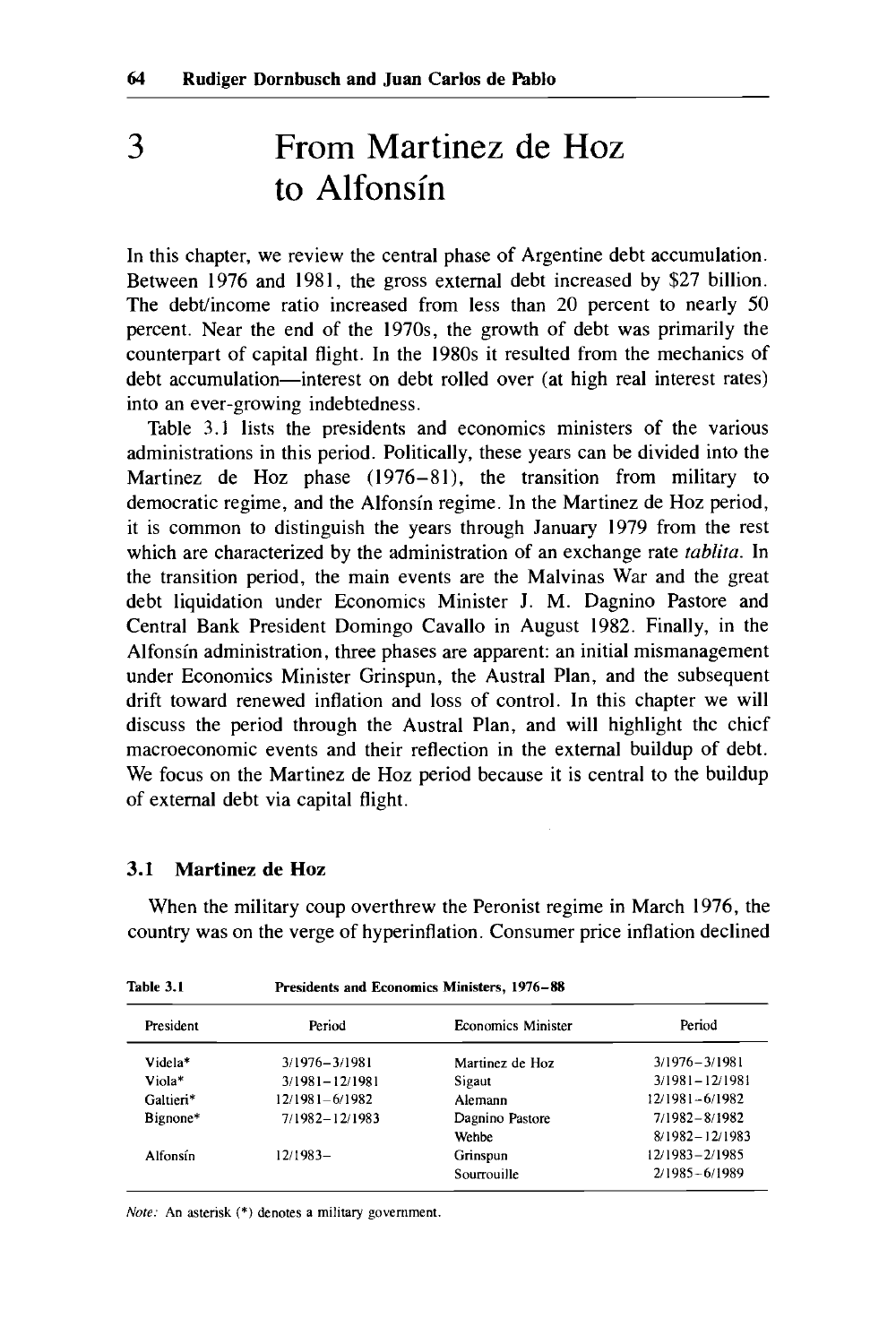from nearly 40 percent per month in March 1976 to less than 3 percent by June, but by the end of the year inflation had risen to 150-200 percent per year (table 3.2). Inflation fighting would thus become a constant preoccupation of the Martinez de Hoz administration.

Among the policies of the Martinez de Hoz administration, two measures stand out. One is the financial market reform, initiated in June 1977; the other is the exchange rate *tablita,* which was introduced in January 1979 and lasted until early 1981.

## 3.1.1 Financial Reform

In the Peronist period interest rates had been regulated and, by the end, were significantly negative. Financial repression had been an important means of financing large budget deficits. Under the new rules, the budget deficit was to be financed in the capital market rather than by money creation. Banks were free to offer interest rates and deposits and to charge for services.

In order to make the transition from the repressed system to the new, free market approach, extensive banking regulation was required. Specifically, reserve requirements had to be set high enough to ensure that the banking system would be required to hold the stock of government debt already in its portfolio. This was accomplished by setting high reserve requirements, initially at 45 percent. But these requirements implied a large spread between active and passive rates. To circumvent this problem, the Central Bank introduced a system called the *Cuenta de Regulacidn Monefaria,*  which compensated banks for reserves. There was also a charge levied on that part of demand deposits not covered by reserve requirements.' **A**  number of factors combined to make the *cuenfu* run deficits: high market interest rates and hence a high ratio of M2 to M1, and a charge on demand deposits based on an estimate of expected inflation. As a result, the deficit of the *cuentu* averaged 1 percent of GDP during 1977-81 and reached 2.8 percent of GDP in 1978.

The effect of financial liberalization on real, active interest rates can be seen in figure 3.1. Until 1977 real interest rates were overwhelmingly negative. Following the financial reform, real rates became more nearly positive, particularly in 1980.

Calvo (1987) has argued that the financial reform was an important reason for the real exchange rate appreciation seen earlier in figure 1.3. Restraint **of** 

| Table 3.2           | Economic Change in the Martinez de Hoz Period (percent per year) |            |            |              |            |      |  |
|---------------------|------------------------------------------------------------------|------------|------------|--------------|------------|------|--|
|                     | 1976.I                                                           | 1976:II    | 1977       | 1978         | 1979       | 1980 |  |
| Inflation<br>Growth | 706<br>$-1.1$                                                    | 182<br>2.0 | 176<br>6.3 | 176<br>$-34$ | 160<br>6.6 | 101  |  |

*Source: Carta Econdmico*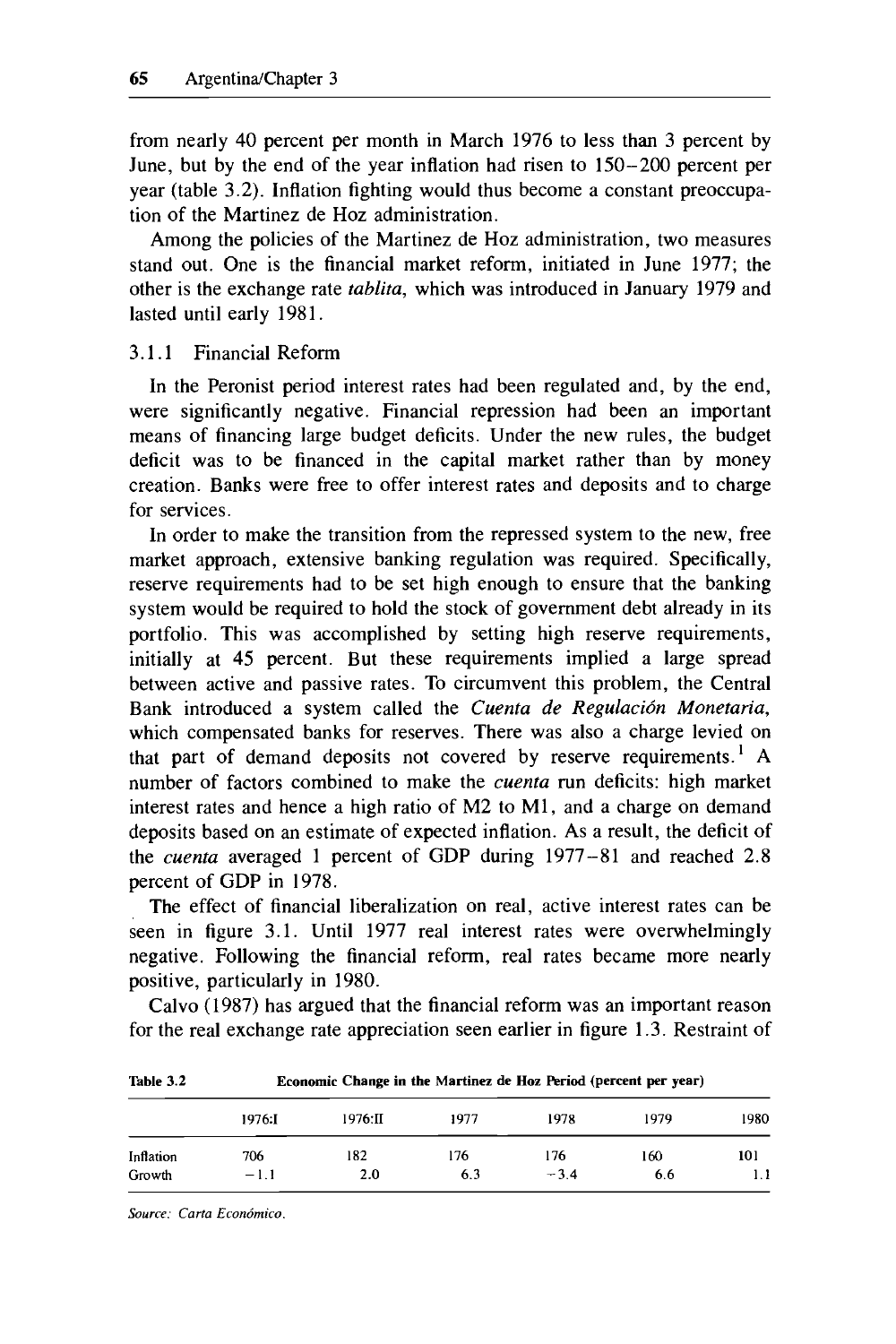

**Fig. 3.1 Active real interest rates (percent per month)** 

domestic credit creation, combined with a deficit in the budget, which was no longer financed by the Central Bank, implied that both the private and public sector were borrowing abroad. Calvo interpreted this **as** the country borrowing abroad to put foreign exchange in the Central Bank, which then by monetization of the reserve inflow would provide domestic money. Thus the policy amounted to a strict application of the monetary approach to the balance of payments.

Table **3.3** shows the balance of payments statistics. The Calvo interpretation certainly correctly represents the period up to 1979-80. Following financial reform, and given high average real interest rates, firms preferred to borrow abroad rather than in the home market. In this period, the increase in the gross external debt has a counterpart in capital imports by firms and reserve gains by the Central Bank. This pattern is particularly clear in 1979.

| Table 3.3           | The Balance of Payments and Gross External Debt (in billions of \$U.S.) |      |        |        |        |        |
|---------------------|-------------------------------------------------------------------------|------|--------|--------|--------|--------|
|                     | 1977                                                                    | 1978 | 1979   | 1980   | 1981   | 1982   |
| Current account     | 1.3                                                                     | 1.8  | $-0.5$ | $-4.7$ | $-4.7$ | $-2.4$ |
| Noninterest         | 1.8                                                                     | 2.6  | 0.6    | $-2.6$ | $-0.9$ | 2.6    |
| Capital inflows     | 1.3                                                                     | 1.3  | 4.7    | 2.6    | 1.5    | $-2.3$ |
| Firms               | 1.1                                                                     | 0.7  | 4.2    | 2.0    | $-1.1$ | $-3.1$ |
| <b>Banks</b>        | 0.2                                                                     | 0.1  | $-0.0$ | $-0.4$ | 0.0    | 1.1    |
| Government          | $-0.0$                                                                  | 0.5  | 0.5    | 0.9    | 2.5    | $-0.4$ |
| Balance of payments | 2.5                                                                     | 3.2  | 4.4    | $-2.5$ | $-3.4$ | $-5.1$ |
| Gross external debt | 97                                                                      | 12.5 | 19.0   | 27.2   | 35.7   | 43.6   |

Source: Indicadores de Coyuntura, various issues.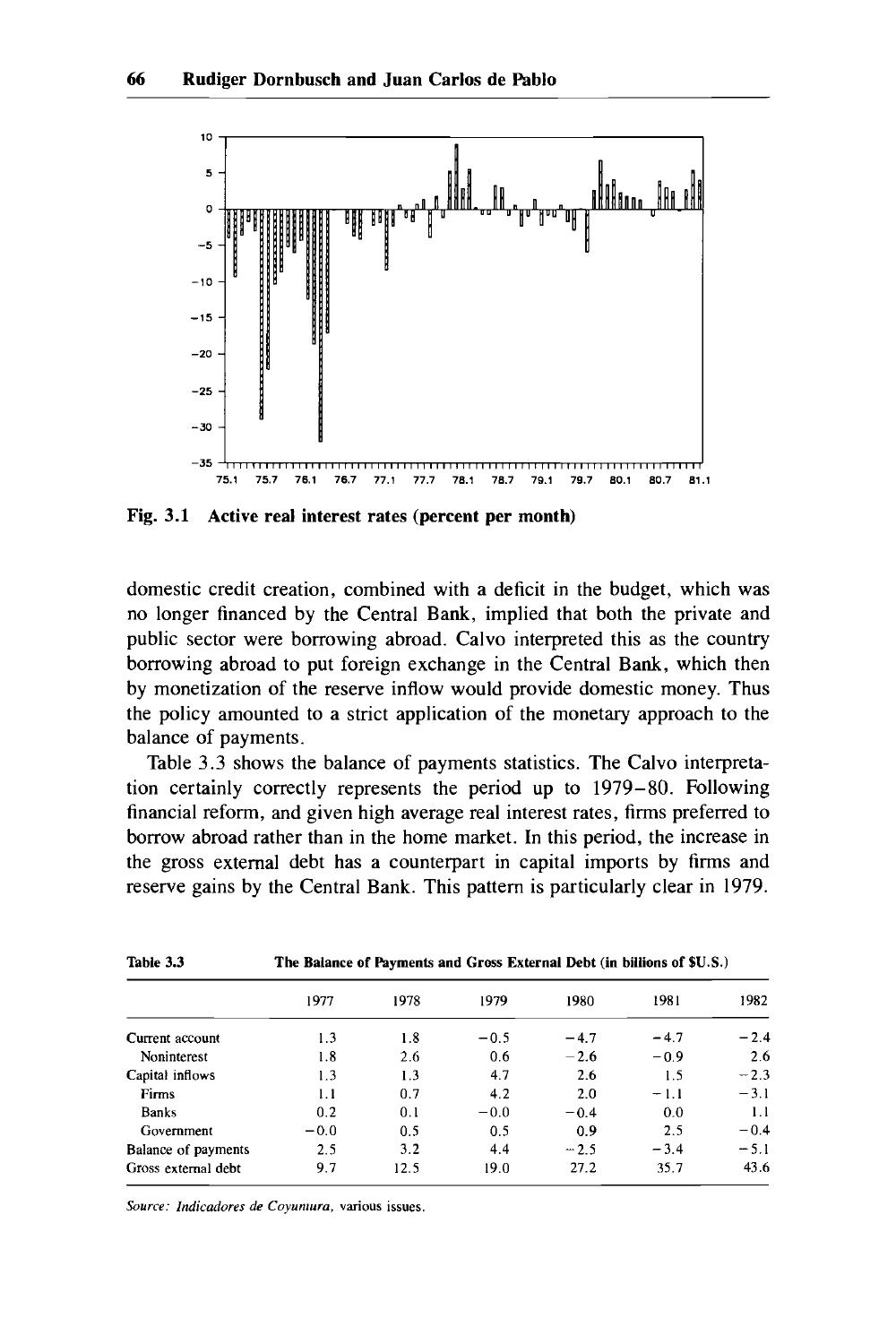Financial reform was not the only reason for capital inflows-the *tablita* certainly was part of the attraction.

# **3.1.2** The *Tablita*

The disappointing progress toward disinflation led the government to announce a disinflation strategy based on reduced, preannounced rates of disinflation in December 1978. The theory behind this disinflation policy relied on the Chicago School "law of one price," popularized by Harry Johnson and Robert Mundell. This view held that prices in any country were strongly linked to the world price level. Given this link, **a** policy of depreciation inevitably meant inflation, thereby requiring further depreciation which, in turn, would lead to continuing inflation.

In order to break this vicious cycle of inflation and depreciation, policymakers opted to set a path **of** reduced exchange depreciation, hoping that it would feed through into reduced inflation. At the same time, targets were set for public sector wages and prices as well as for the expansion of domestic credit. The Plan of December 20th had these specific announcements: $2$ 

- Public sector wages and prices were to rise at a monthly rate of 4 percent over the following eight months.
- Domestic credit was to grow at 4 percent per month during the first semester of 1979.
- The exchange depreciation was to be 5.4 percent for January 1979, and would decline from that level by 0.2 percent per month until August **1981.**

Three linkages from depreciation to inflation were anticipated. First, expectations of depreciation were built automatically into pricing. Reducing the rate **of** depreciation would lead firms to reduce their inflation forecasts and hence their price increases. Second, the rate of increase of import prices would be dampened **by** reduced depreciation. Third, firms competing with importables would be forced into price discipline. As can be seen, therefore, reduced depreciation was thought to bring down inflation through various channels.

Particular emphasis was placed on the expectations channel. To reinforce this effect, the future path of the exchange rate was preannounced. Thus in December 1978, the authorities announced that depreciation rates would fall from 5.2 to 4 percent per month over the next eight months. This procedure was followed until early 1981 when the system broke down as a result of the progressive overvaluation shown in figure 3.2.

The law of one price was also expected to apply to interest rates. Hence pre-fixing the rate of depreciation was thought to rapidly reduce domestic interest rates to the level of those prevailing abroad, adjusted **of** course for the rate of depreciation. With an interest rate (including spread) in New **York**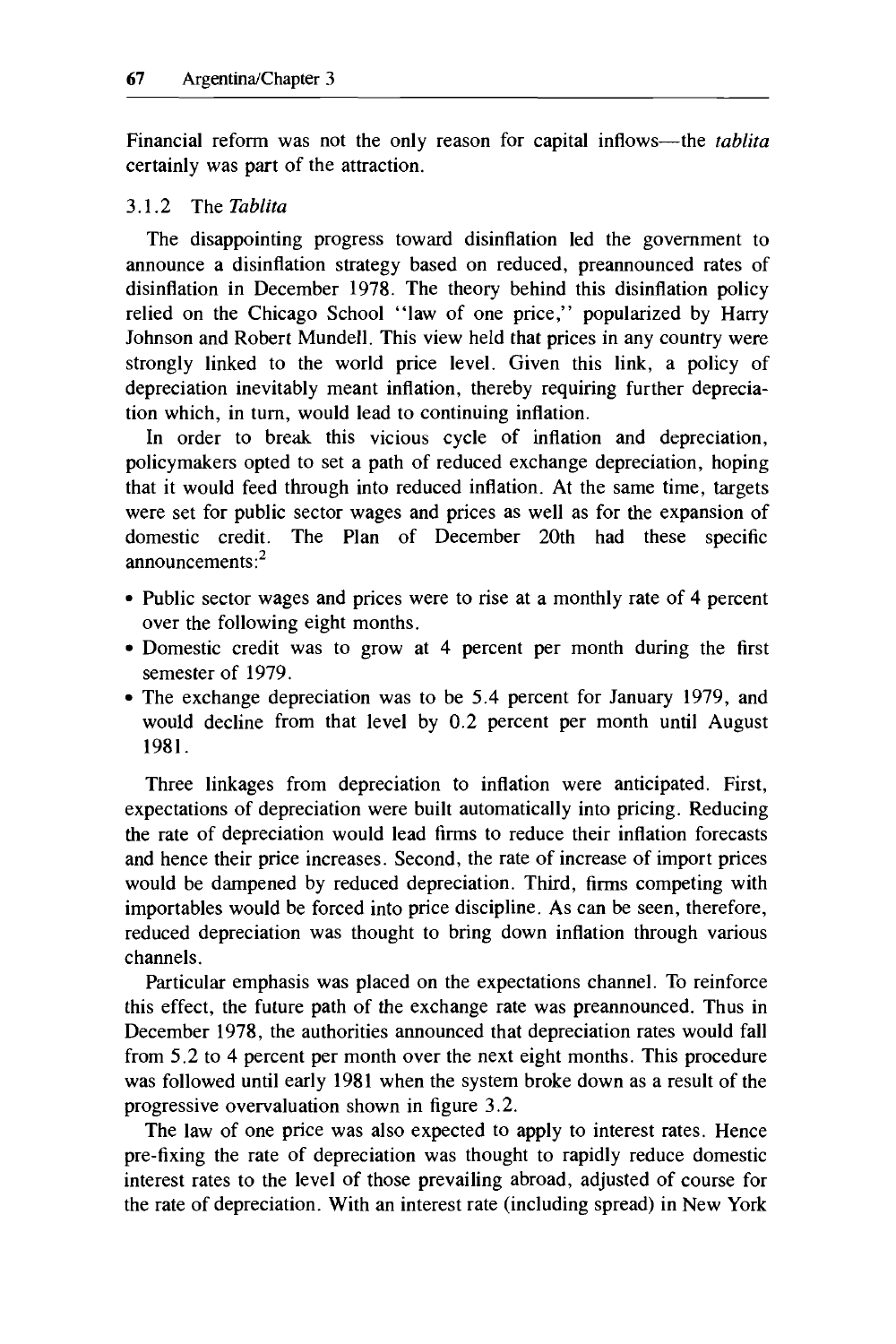

**Fig. 3.2** The real exchange rate (index  $1980-82 = 100$ )

of 0.15 percent per month, for example, and a depreciation rate of 4 percent per month, the Argentine interest rate should be 5.6 percent.

Table 3.4 shows the quarterly monthly rates of depreciation, the CPI inflation rate, the nominal interest rate, and the real exchange rate. There are two margins to consider. One is between the nominal interest rate and the rate of depreciation. This margin, if announcements are believed, directs the choice between borrowing in Argentina or abroad. When the Argentine interest rate exceeds the announced rate of depreciation, there should be borrowing in the world market. The relation between the nominal interest rate and the rate of inflation tells **us** about the profitability of borrowing or the accumulation of real debts.

Nineteen seventy-nine is a typical year for the combination of policies to attract capital inflows. Interest rates are very high relative to the rate of depreciation. The return from borrowing in New **York** and lending in Buenos Aires in December 1979, for example, is above 50 percent per year! Moreover, because of high (and growing) reserves, the policy **is** believable. The moderate current account deficit supports the idea that the exchange rate policy is sustainable. As a result, capital inflows are exceptionally high throughout the year. The increase in external debt exceeds the capital flows, but not by a wide margin. In 1980 real interest rates turned sharply positive, which suggests that financial market integration is as imperfect as goods market integration since the government could implement a tight domestic money strategy even under a pre-fixed exchange rate regime.

#### **3.1.3** The Collapse

The large discrepancy between depreciation and inflation meant gradual appreciation of the real exchange rate. Between March 1976 and December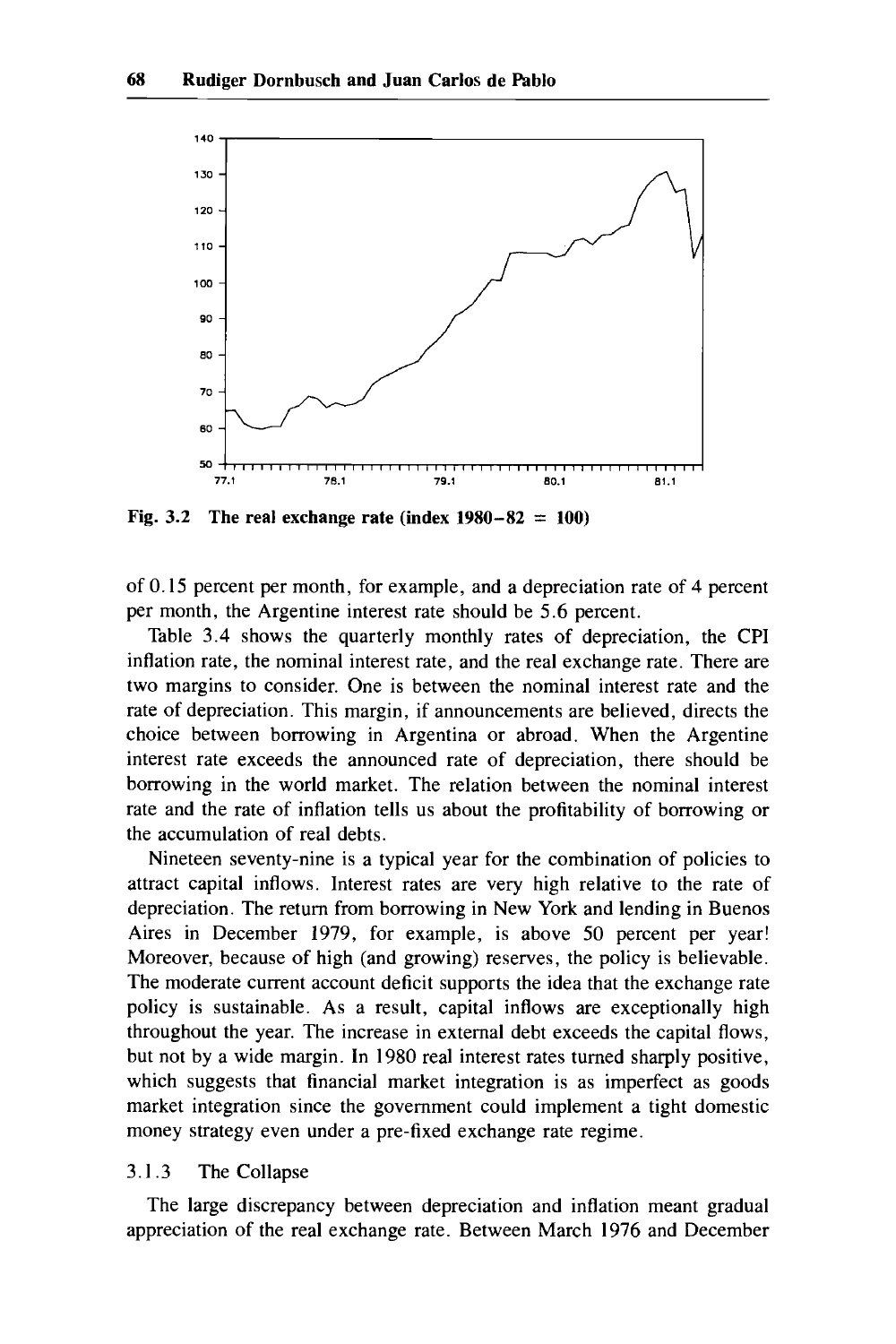|              |              | Inflation | Interest |        | Real Exchange Rate |           |  |
|--------------|--------------|-----------|----------|--------|--------------------|-----------|--|
|              | Depreciation |           | Passive  | Active | Morgan Guaranty    | $P_D/P_M$ |  |
| 1978         |              |           |          |        |                    |           |  |
| 1            | 21.4         | 28.1      | 27.7     | 37.8   | 82                 | 71        |  |
| $\mathbf{I}$ | 11.5         | 26.3      | 22.3     | 26.9   | 87                 | 80        |  |
| 111          | 8.3          | 19.4      | 20.7     | 25.0   | 93                 | 89        |  |
| 1V           | 15.5         | 27.8      | 21.5     | 24.6   | 100                | 100       |  |
| 1979         |              |           |          |        |                    |           |  |
| 1            | 15.5         | 31.5      | 20.7     | 23.3   | 110                | 109       |  |
| $\mathbf{I}$ | 14.2         | 27.0      | 20.9     | 23.0   | 120                | 109       |  |
| 111          | 12.2         | 27.3      | 23.2     | 25.7   | 130                | 117       |  |
| 1V           | 10.2         | 11.0      | 20.6     | 23.5   | 133                | 115       |  |
| 1980         |              |           |          |        |                    |           |  |
| 1            | 8.3          | 14.2      | 16.6     | 19.4   | 134                | 110       |  |
| 11           | 6.5          | 15.5      | 15.0     | 18.1   | 137                | 114       |  |
| 111          | 4.5          | 9.7       | 16.2     | 19.9   | 141                | 116       |  |
| 1V           | 3.1          | 14.2      | 15.1     | 18.8   | 156                | 114       |  |
| 1981         |              |           |          |        |                    |           |  |
| ı            | 17.6         | 14.0      | 21.7     | 26.7   | 157                | 107       |  |

**Table 3.4 The** *Tublita* **Period (quarterly percentage rates, except as noted)** 

*Sources:* Fernandez **(1985)** and Morgan Guaranty.

*Note:* The inflation rate refers to nonagricultural wholesale prices. The real exchange rate is an index with base **1978: IV** = **100.** The measure of Morgan Guaranty compares nonfood wholesale prices in Argentina to the trade weighted average abroad. The second measure of the real exchange rate refers to the relative wholesale price of domestic goods and imports,  $P_D/P_M$ .

1978, the real exchange rate (as shown in fig. 3.2) had already appreciated by 20 percent. During the first year of the *tublitu,* real appreciation amounted to **33** percent and was an additional 17 percent in 1980. Only in 1980 did it become widely apparent that the disinflation strategy might fail. Inflation had declined, but not by an amount sufficient to justify a belief that exchange rate-based disinflation could be pursued long enough to bring inflation down to tolerable levels.

The increasingly apparent overvaluation was not the only reason for unrest. The failure of major banks, resulting from dishonesty in management, created financial uncertainty and forced the government to take over these institutions. Due to very high real interest rates that persisted for an extended period, the government had started accumulating internal debts. This combination of factors brought about a wave of capital outflows. Beginning in the second quarter of 1980, the Central Bank experienced reserve losses. For the year, these losses came to nearly \$3 billion, as shown in figure 3.3. In the first quarter of 1981 reserve losses were \$3 billion.

The current account deteriorated in a major way beginning in 1980. The main reason for the worsening was a large increase in imports. The huge real appreciation, along with some trade liberalization, led to an increase in imports of nearly \$4 billion. Interest payments rose, but the rise in exports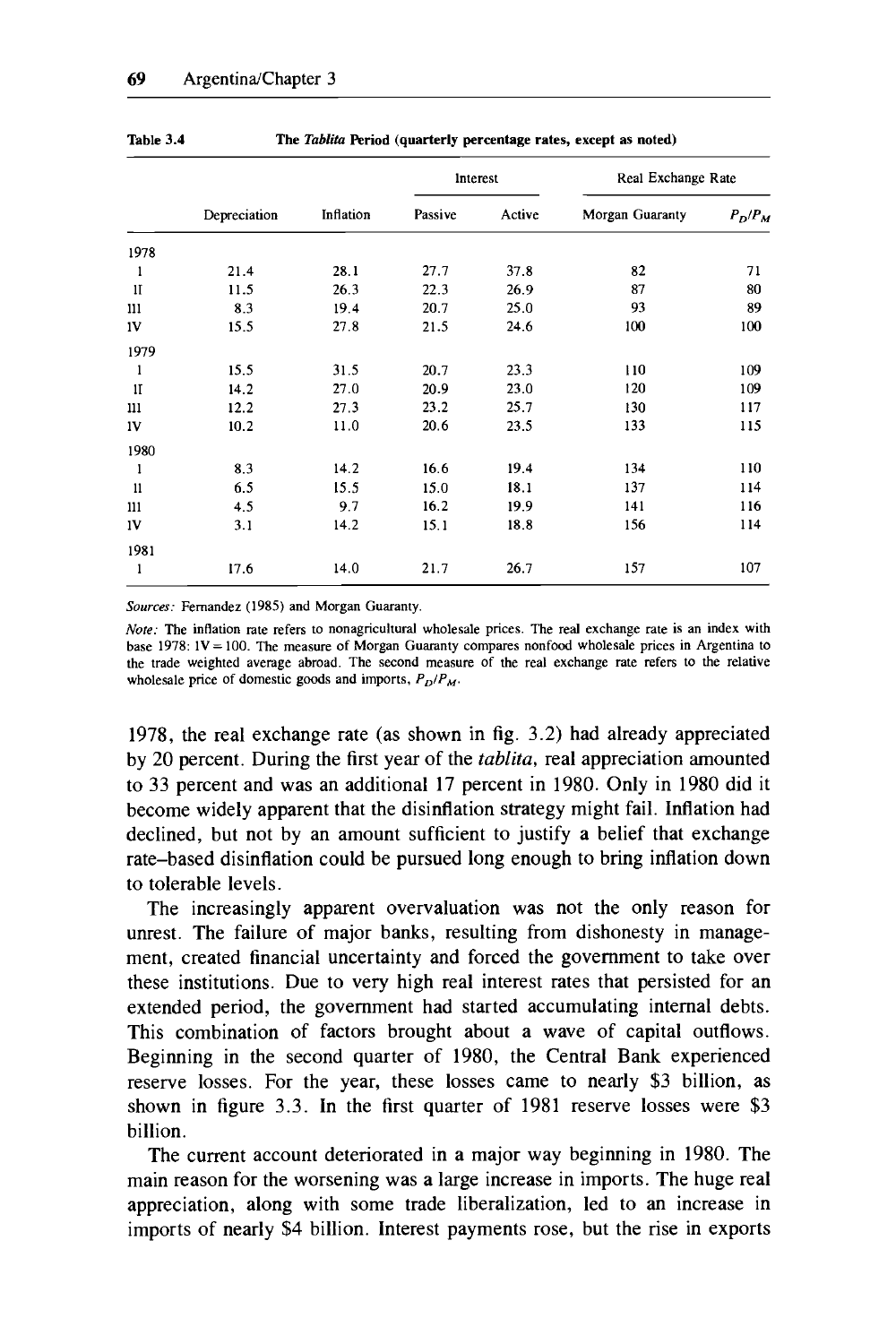

**Fig. 3.3 International reserves (in millions of \$U.S.)** 

still more than compensated. **As** 1981 began, the growth in world interest rates started to have a strong effect on the current account.

These actual and prospective reserve losses reinforced the belief that the exchange rate policy could not be sustained, and thus led to even more capital flight. Another factor was important, namely, the change from one president to another. In October 1980 the presidency of Roberto Viola was announced, and, from that time on, Martinez de **Hoz** was a lame duck economics minister. The new president was unwilling to commit himself, ahead of time, to Martinez de Hoz-style policy. **As** a result, there was an overt ambiguity about continuity in the domestic economy. The public drew the obvious lesson and shifted their monies into foreign assets. The large capital flight, only incompletely offset by public sector borrowing in world markets, implied unsustainable reserve losses. By late 1980 the exchange rate announcements ceased to be believed, and in February 1981 Martinez de Hoz was forced to violate the precommitted exchange rate targets by a 10 percent devaluation on top of the *2* percent preannounced depreciation.

It is interesting to ask why the program failed. For some, the answer is as obvious as why a car on square wheels cannot move. But at a deeper level, the program was supported by at least a tendency toward the law of one price and a tendency for interest arbitrage to occur. A model suggested by Rodriguez and Sjaastad (1979) and Dornbusch (1982) gives the essential elements. We focus the discussion here using a diagram, while in appendix A we develop the necessary equations. Two variables are at the center of attention, the real exchange rate  $(R = P_N/e)$  and the rate of price inflation of nontraded goods  $(\pi)$ . The vertical schedule in figure 3.4 shows a pre-fixed (constant) rate of depreciation  $(\lambda_o)$ . The rate of traded goods price inflation is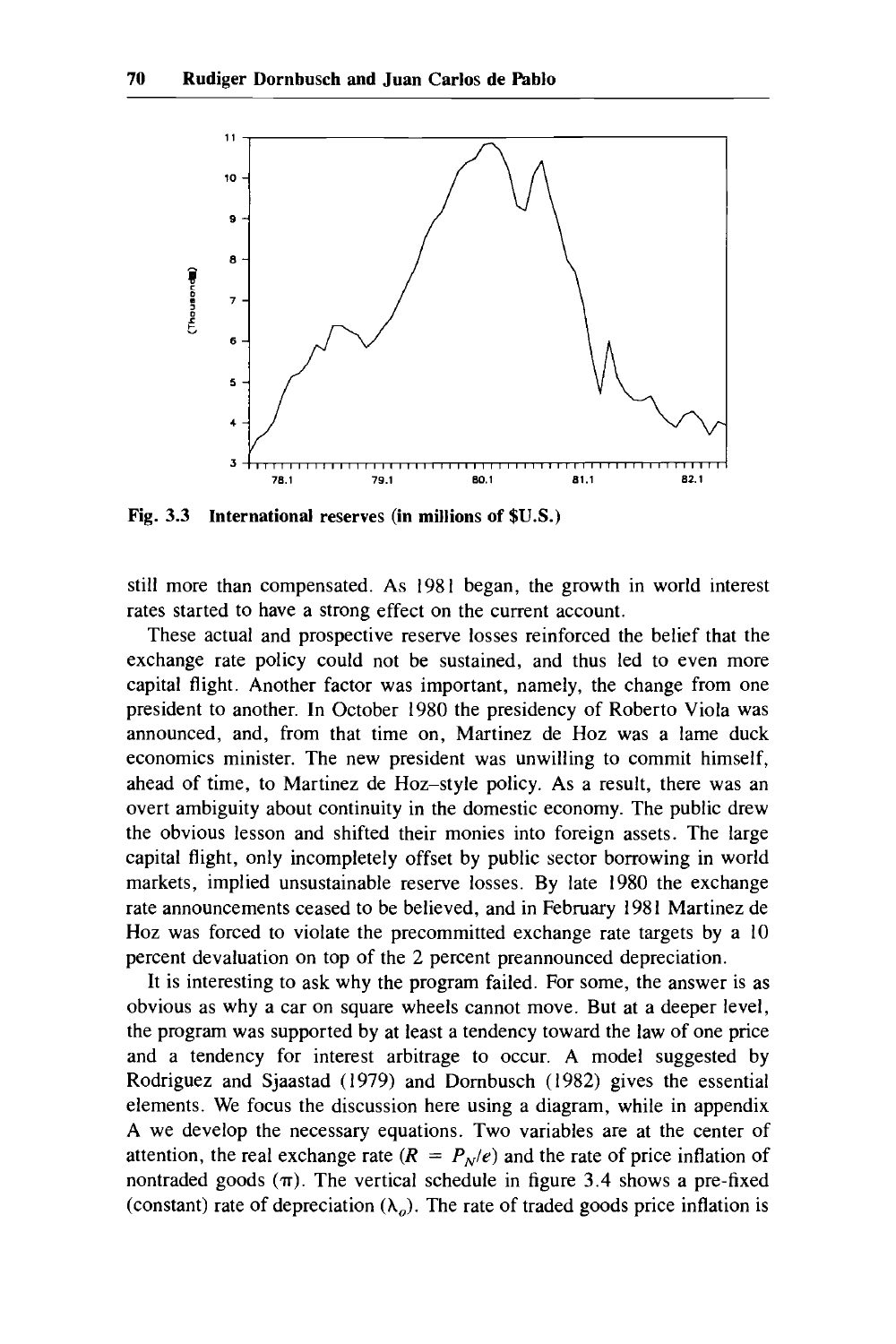

#### **Fig. 3.4** The adjustment process under a *tublita*

assumed to be equal to the rate of depreciation. The real exchange rate is appreciating to the right of the vertical schedule and depreciating to the left.

We assume that the rate of home goods price inflation increases whenever the real exchange rate depreciates. We also assume that the level of the real exchange rate and of the real interest rate affects home goods price inflation. **A** high relative price of home goods slows down inflation because of excess supply, as does a high real interest rate.

In figure **3.4** we see the process of adjustment to a reduction in the rate of depreciation. We start at point **A** and the rate of depreciation is permanently reduced from  $\lambda_0$  to  $\lambda_1$ . The immediate effect of reduced depreciation is to slow the rate of inflation of traded goods. Home goods price inflation is affected through two separate channels: on one hand, there is a reduced rate of inflation via expectations effects, and on the other, the decline in the nominal interest rate resulting from international interest arbitrage would increase demand. We assume the former effect dominates so that inflation immediately starts slowing down.<sup>3</sup> But, as is apparent from the figure, the slowing of inflation is only gradual, while the reduction in depreciation has moved ahead. Hence the real exchange rate is appreciating. Over time, inflation and the real exchange rate follow the path indicated by the arrows. Inflation does fall, but the real exchange rate keeps appreciating.

The model suggests that given enough time the economy will converge to a point where the real exchange rate has declined to the initial level. Note, however, that at the very moment when inflation is first reduced to the target rate, at point *D,* victory on the inflation front comes at a price. Now the real exchange rate is highly overvalued, and the disinflation process must continue. Inflation has to fall below the rate of depreciation (via recession in the economy) until competitiveness is restored. Only at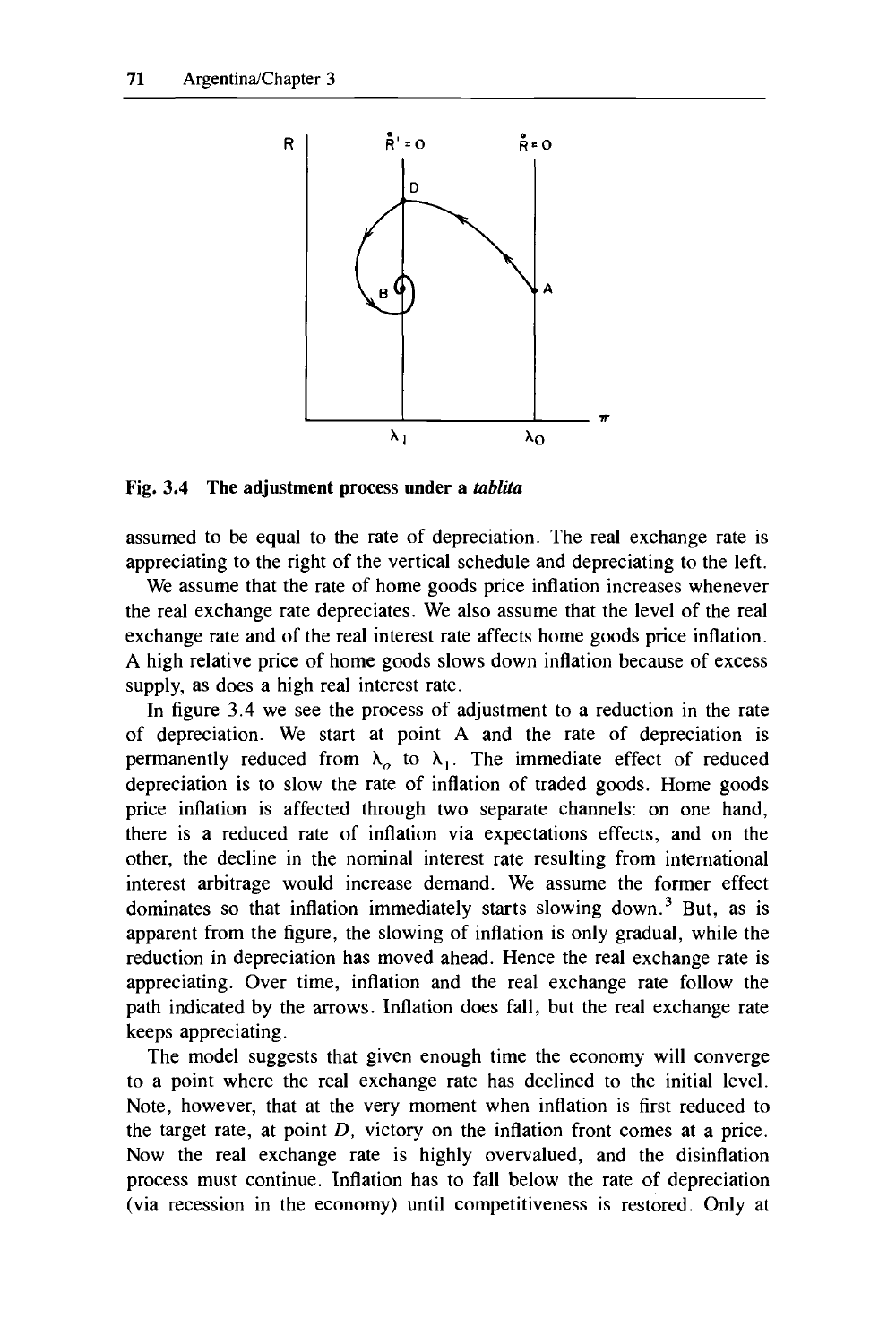that point (at *B)* will inflation settle down to the lower rate of depreciation and real interest rates return to the initial level. The problem is that on the way, at a point such as *D*, the large real appreciation poses credibility problems. Reserve losses can emerge because of fear that the authorities will not sit out the full adjustment. This is, in fact, what occurred in late 1980 and early 1981.

The difficulty with what Fernandez (1985) has called the "expectations management approach" is primarily that the adjustment is not rapid and hence may not survive changes of regime. There is also, of course, the difficulty of accumulating current account deficits, which affects the long-run sustainable real exchange rate.

The data in table 3.4 confirm the pattern of real appreciation, but do not support the decline in real interest rates predicted by this model. Thus, incomplete integration of the capital market is as much of a difficulty as the poor integration of goods markets. Of course, if capital markets were more integrated, the sharp reduction in the real interest rate could make disinflation more difficult.

The slow disinflation is explained here in terms of inflation inertia, but we must also mention separately the issue of the budget. Budget deficits continued to be large, and hence on the fiscal side there was certainly no support to disinflation. Moreover, a point Carlos Diaz Alejandro (1964) makes comes into play. He argues that in a situation of real depreciation, the income effects and income redistribution appear rapidly, and the substitution effects work only gradually. He concludes that, as a result, a real depreciation tends to have recessionary effects. The converse, of course, applies in the situation of real appreciation which we are discussing here. The rise in the standard of living that comes from real depreciation sustains prosperity (la plata dulce) for a while before substitution effects take over and create unemployment and trade problems.

## **3.2 Estimates of Capital Flight**

The extent of private capital outflows in this episode cannot be measured unambiguously. The balance of payments statistics and the debt are imperfect. Moreover, the current account statistics may misrepresent true trade transactions because of misinvoicing (for purposes of tax evasion or capital flight), and they certainly understate military imports.

A possible method to calculate the increase in Argentine private assets abroad would use the debt and balance of payments statistics as follows. $4$ The increase in assets has to be financed. The sources for this financing are the increase in debt plus the change in reserves minus the current account deficit and foreign direct investment in Argentina. Using equation (l), which shows the counterpart of the increase in debt, we calculate the increase in private assets abroad (other private capital outflows) as a residual item: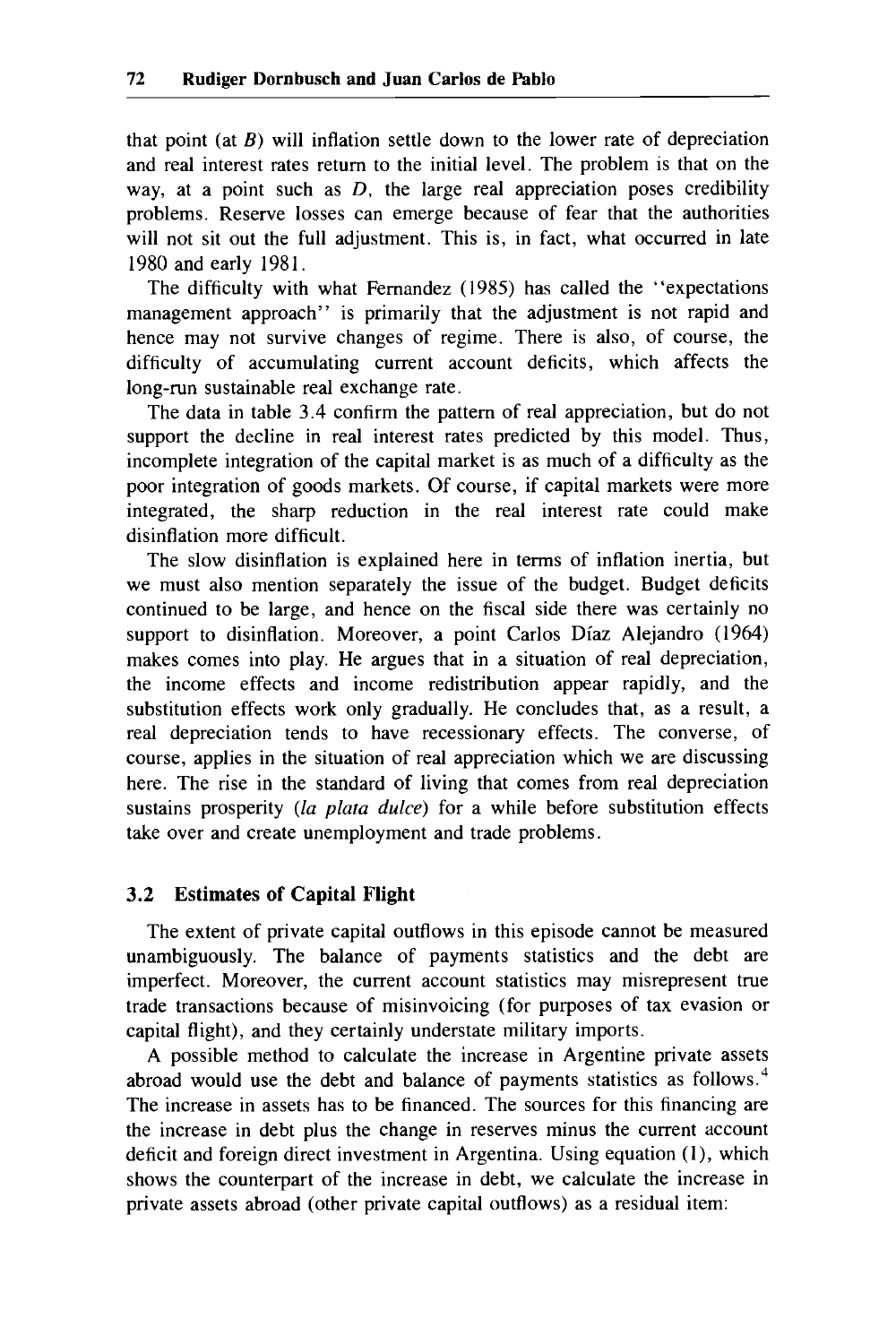- **(1)** Increase in debt = Current account deficit
	- Direct and long-term capital inflows
	- + Official reserve increases
	- + Other private capital outflows.

Table 3.5 gives the calculation for the period 1978-82 and shows that interest payments were financed almost entirely by the noninterest surplus. Thus virtually the entire increase in external debt has as a counterpart private accumulation of assets abroad, i.e., capital flight.

Various estimates of capital flight from Argentina are reported in Rodriguez (1987) and Cumby and Levich (1987). These estimates, although the authors use different methodologies, broadly support the same conclusion: Argentina external debt has as a counterpart substantial private assets accumulated abroad. Moreover, when these asset estimates are combined with accumulated interest, they come close in magnitude to the entire external debt.

Figure 2.4 above already showed the debVincome ratio of Argentina since 1970. The striking fact of the period under discussion is the dramatic rise in debt due not to conditions in the world economy which raised debt service or deteriorated commodity prices—that came later—but rather to capital flight arising from domestic macroeconomic and political experiments which backfired. It would be wrong to argue that Martinez de Hoz's experiments are exclusively responsible for Argentina's debt problems today, but his policies certainly reinforced the precarious financial position inherited from the Peronist period. They also left a severe mortgage for subsequent administrations. In retrospect, the Martinez de Hoz program is so striking because it reveals an arrogance of power of which only totalitarian regimes are capable.

## **3.3 The Transition**

The period between the collapse of the Martinez de Hoz program in March 1981 and the advent of democratic government in December 1983 is primarily one of disarray. Rising inflation and intensifying debt problems, the Malvinas War, and the internal debt crisis characterize this period.

|                  |          | Current Account |                             |
|------------------|----------|-----------------|-----------------------------|
| Increase in Debt | Interest | Noninterest     | Increase in External Assets |
| 26.8             | $-9.3$   | 6.8             | 23.4                        |

**Table 3.5 Estimate of Capital Flight, 1978-82 (in billions of \$U.S.)** 

Source: Dornbusch (1985a).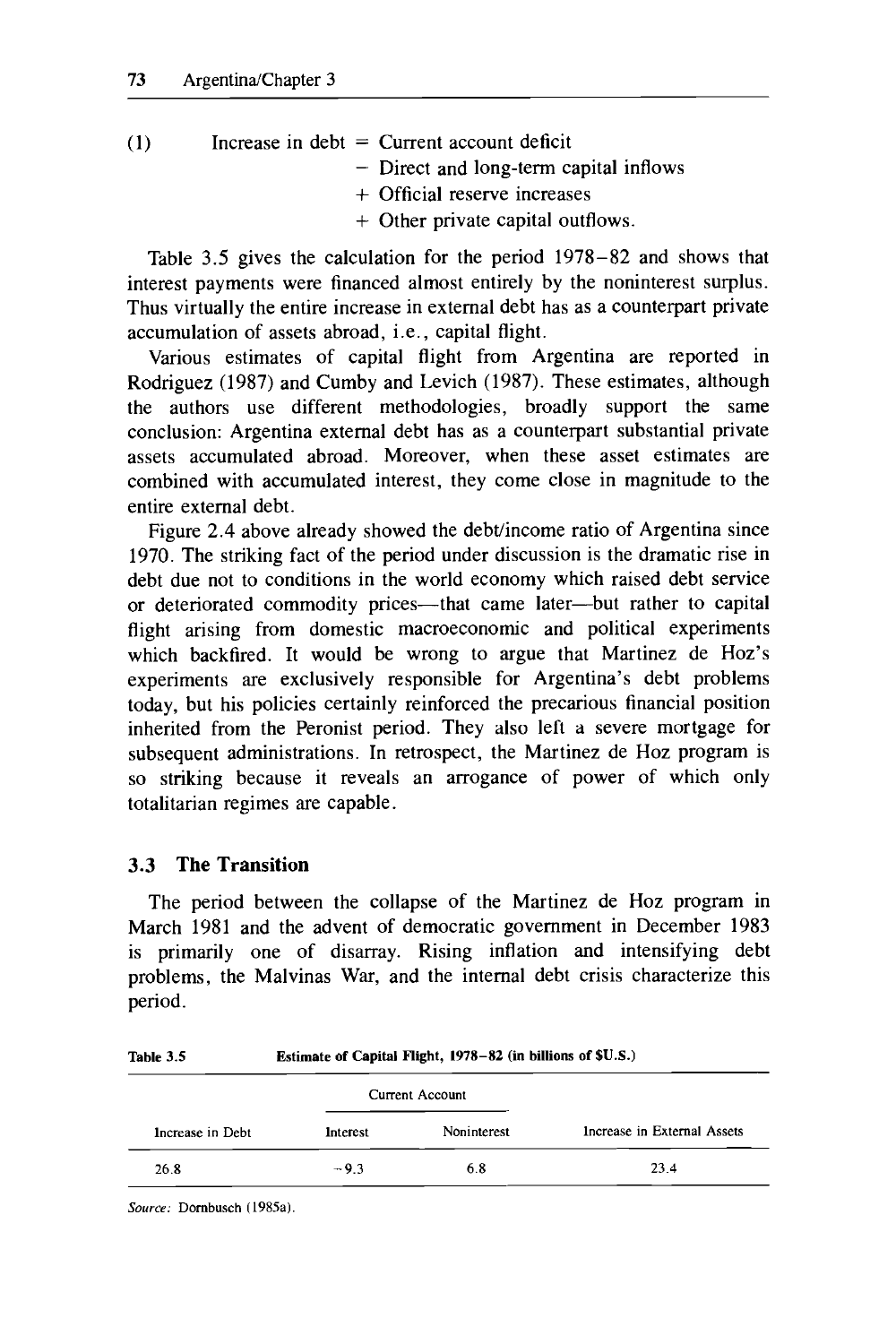The years from 1981 to 1985 can be best understood by considering the constraints faced by policymakers. First, there was an overriding external constraint. The inability to rollover debt automatically to finance current account deficits in the world market, following the 1982 Malvinas War and the Mexican crisis, meant that there was a permanent foreign exchange crisis. The foreign exchange crisis required high interest rates to prevent capital flight and to keep down the black market rate. It also required a competitive real exchange rate, but such a rate necessitated a reduction in real wages unless public sector prices were reduced to maintain the standard of living. This tradeoff between real wages and competitiveness was a growing source of inflation and budget difficulties in the coming years. Finally, growth could not be neglected. Policy at this time bounced around between objectives of growth and low inflation and the limits provided by the external constraint.

The existing private debt played an important part in the attempt to manage the external constraint. The authorities encountered great difficulties in making private debtors maintain their external indebtedness in the face of real depreciation. Firms with dollar-denominated debts were facing the prospect of large depreciation and were consequently tempted to borrow domestically to pay off the external debt. To avoid the resulting reserve drain, two measures were taken: interest rates were raised dramatically, and exchange rate guarantees were offered.

The high real interest rates led to bankruptcy problems, which we will discuss shortly. The exchange rate guarantees proved exceedingly costly later when they had to be met following a significant depreciation. They resulted in huge financing requirements as the government bought foreign exchange at a high dollar rate to give away cheap to those firms who had accepted the guarantee. Since the dollar purchases were financed by money creation, they provided the fuel for rising inflation.

Another development of this period is the growing nationalization of the external debt. An alternative to exchange rate guarantees was for the government to assume directly external debts, for example, by taking over failing financial institutions. From the end of 1980 to the end of 1983, the external debt increased by \$26 billion. The share of the public sector in that debt rose from 52 to 71.8 percent. The large increase in external debt meant increasing burdens on the budget.

The policy of high real interest rates that was used in 1979-82, first as part of the disinflation program and then increasingly to stop capital outflows, led to a sharp rise in private debt. Figure 3.5 shows the hypothetical accumulation of real debt for someone who borrowed **1** peso in July 1977 at the outset of financial liberalization and rolled over the debt continuously at the unregulated active rate. Note, in particular, the extreme increase in indebtedness between late 1979 and mid-1981-a **60** percent rise in the real value of the debt. Such an increase in only two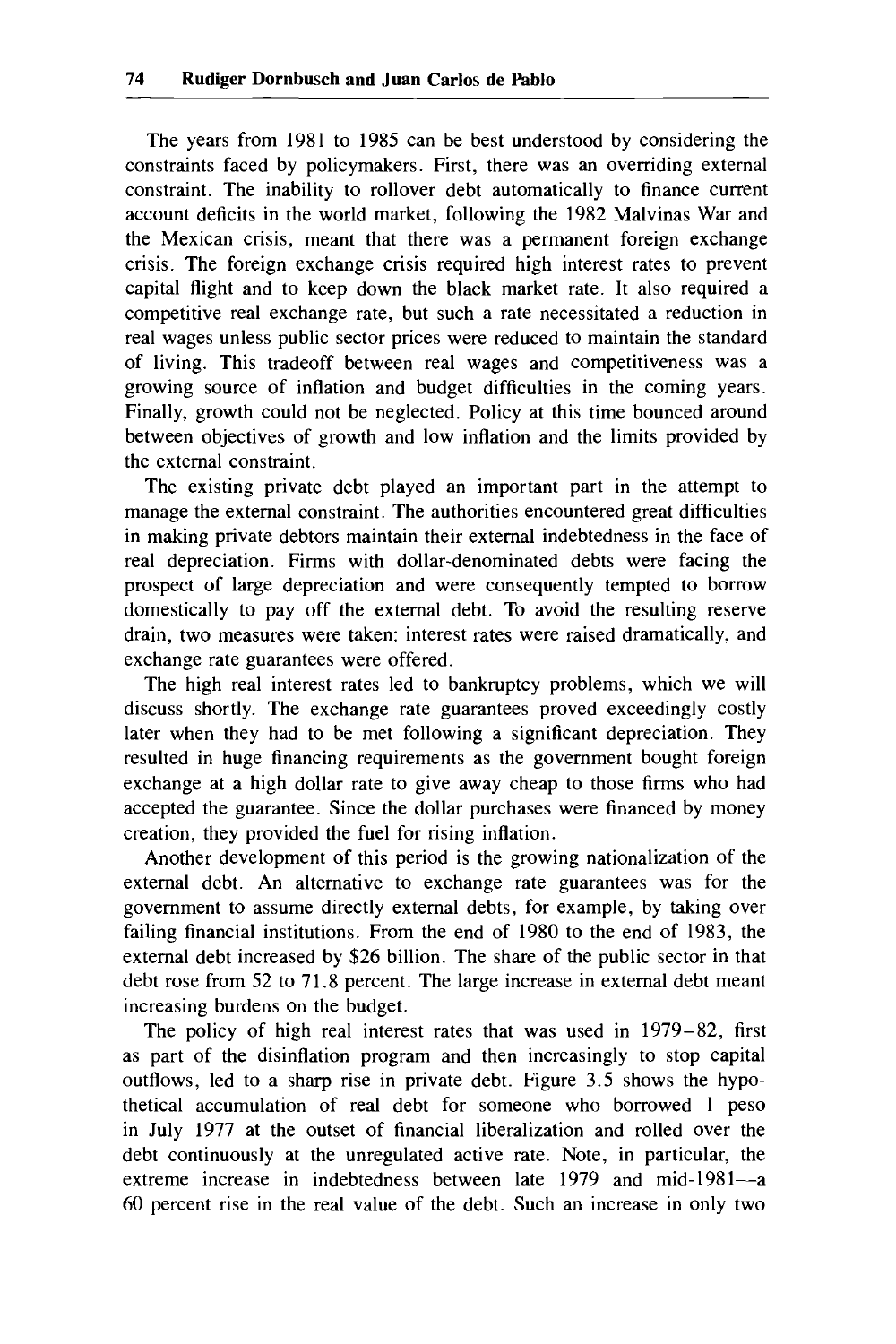

**Fig. 3.5** The real value of debts  $(1977:6 = 1)$ 

years outpaces any possible real return on investment. **As** a result, firms who had borrowed from banks were progressively moving toward bankruptcy.

To cope with the internal debt problem, Economics Minister Dagnino Pastore and Domingo Cavallo, president of the Central Bank, liquidated debts in July and August 1982. The means used for debt liquidation was the fixing of nominal interest rates far below the rate of inflation. But, as **is** clear from figure 3.5, the measure provided only temporary relief. Debt accumulation began once again after the new economics team decided that their priority was to use tight money to fight rising inflation and continuing balance of payments deficits. Significant steps to address the problems using fiscal policy never occurred. In fact, the inflation tax was used increasingly to pay exchange rate guarantees, external debt service, and rising real wages in the public sector. We consider that process in more detail in the following chapter.

## **3.4 Alfonsin**

When the Alfonsin administration took office in December 1983, the economy was already in terrible shape. Inflation had risen from only 100 percent in 1980 to more than 400 percent. Real wages had been increased sharply in the final phase of the military government, and the real money stock—the base for the inflation tax—had been progressively eroded.  $M1$ had declined to only 4.1 percent of GDP, down from 7.9 percent in 1980. The ratio of M4 to GDP had fallen from 27.8 percent in 1980 to only 12.4 percent.